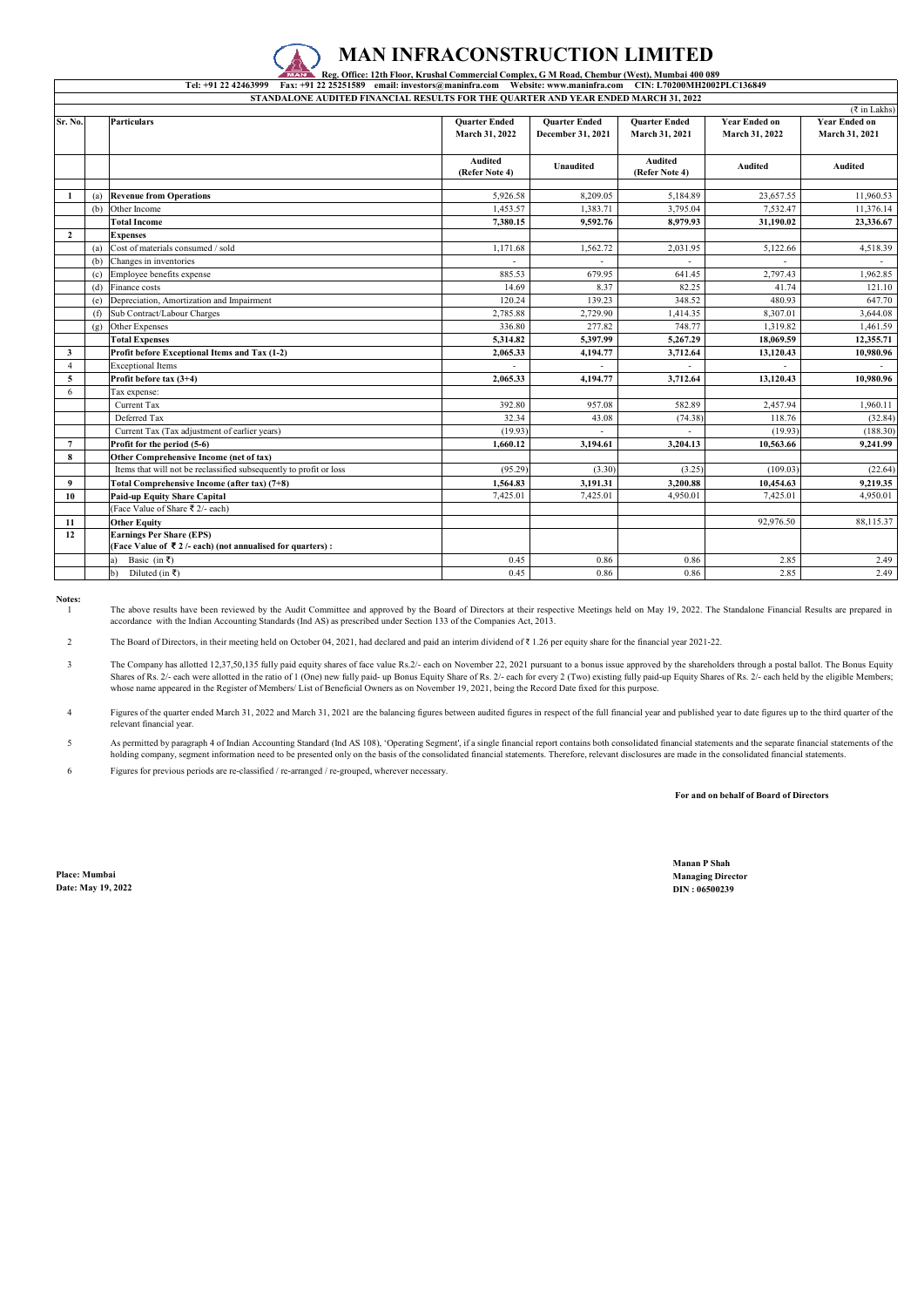

# **MAN INFRACONSTRUCTION LIMITED**

**Reg. Office: 12th Floor, Krushal Commercial Complex, G M Road, Chembur (West), Mumbai 400 089 Tel: +91 22 42463999 Fax: +91 22 25251589 email: investors@maninfra.com Website: www.maninfra.com CIN: L70200MH2002PLC136849**

**Standalone Balance Sheet as at March 31, 2022**

|              |              |                                                                                        |                          | $(\xi$ in Lakhs)        |
|--------------|--------------|----------------------------------------------------------------------------------------|--------------------------|-------------------------|
| Sr. No.      |              | <b>Particulars</b>                                                                     | As at March 31,<br>2022  | As at March 31,<br>2021 |
|              |              | <b>ASSETS</b>                                                                          | Audited                  | Audited                 |
| 1            |              | <b>Non Current Assets</b>                                                              |                          |                         |
|              | $\rm{a}$     | Property, Plant and Equipment                                                          | 2,840.92                 | 2,441.27                |
|              | b            | Capital work-in-progress                                                               | 198.81                   | 94.00                   |
|              | $\mathbf c$  | <b>Investment Property</b>                                                             | 895.10                   | 1,603.57                |
|              | d            | Goodwill                                                                               | 329.78                   | 329.78                  |
|              | e            | <b>Financial Assets</b>                                                                |                          |                         |
|              |              | $(i)$ Investments                                                                      | 12,159.03                | 9,152.66                |
|              |              | (ii) Trade receivables                                                                 | 206.05                   | 194.96                  |
|              |              | (iii) Loans                                                                            | 11,751.77                | 11,694.25               |
|              |              | (iv) Others                                                                            | 135.26                   | 125.10                  |
|              | f            | Deferred tax assets (net)                                                              | 359.07                   | 477.83                  |
|              | $\mathbf{g}$ | Other non-current assets                                                               | 573.14                   | 551.42                  |
|              |              | <b>Total Non-Current Assets</b>                                                        | 29,448.93                | 26,664.84               |
| $\mathbf{2}$ |              | <b>Current Assets</b>                                                                  |                          |                         |
|              | $\rm{a}$     | Inventories                                                                            | 303.22                   | 169.35                  |
|              | b            | <b>Financial Assets</b>                                                                |                          |                         |
|              |              | (i) Investments                                                                        | 3,032.73                 | 4,419.43                |
|              |              | (ii) Trade receivables                                                                 | 7,640.33                 | 4,154.24                |
|              |              | (iii) Cash and cash equivalents                                                        | 3,284.36                 | 731.22                  |
|              |              | (iv) Bank balances other than (iii) above                                              | 10,665.54                | 12,915.48               |
|              |              | $(v)$ Loans                                                                            | 55,615.40                | 46,451.05               |
|              |              | (vi) Others                                                                            | 721.73                   | 7,882.12                |
|              | $\mathbf{c}$ | Current Tax Assets (Net)                                                               | 1.40                     | 1.40                    |
|              | $\mathbf d$  | Other current assets                                                                   | 153.99                   | 270.24                  |
|              |              | <b>Total Current Assets</b>                                                            | 81,418.70                | 76,994.53               |
|              |              | <b>Total Assets</b>                                                                    | 1,10,867.63              | 1,03,659.37             |
|              |              |                                                                                        |                          |                         |
|              |              | <b>EQUITY AND LIABILITIES</b>                                                          |                          |                         |
|              |              | Equity                                                                                 |                          |                         |
|              | a            | <b>Equity Share Capital</b>                                                            | 7,425.01                 | 4,950.01                |
|              | $\mathbf b$  | Other Equity                                                                           | 92,976.50                | 88,115.37               |
|              |              | <b>Total Equity</b>                                                                    | 1,00,401.51              | 93,065.38               |
|              |              |                                                                                        |                          |                         |
|              |              | <b>Liabilities</b>                                                                     |                          |                         |
| 1            |              | <b>Non Current Liabilities</b>                                                         |                          |                         |
|              | a            | <b>Financial Liabilities</b>                                                           |                          |                         |
|              |              | (i) Borrowings                                                                         | $\blacksquare$           | $\sim$                  |
|              |              | (ii) Other financial liabilities                                                       | 185.08                   | 59.78                   |
|              | b            | Provisions                                                                             | 322.22                   | 203.62                  |
|              | $\mathbf{c}$ | Other non-current liabilities                                                          |                          |                         |
|              |              | <b>Total Non-Current Liabilities</b>                                                   | 507.30                   | 263.40                  |
|              |              |                                                                                        |                          |                         |
| $\mathbf{2}$ |              | <b>Current Liabilities</b>                                                             |                          |                         |
|              | $\rm{a}$     | <b>Financial Liabilities</b>                                                           |                          |                         |
|              |              | (i) Borrowings                                                                         | $\overline{\phantom{a}}$ | $\sim$                  |
|              |              | (ii) Trade payables                                                                    |                          |                         |
|              |              | Total Outstanding Dues of Micro Enterprises and Small Enterprises                      | $\overline{\phantom{a}}$ | $\sim$                  |
|              |              | Total Outstanding Dues of Creditors other than Micro Enterprises and Small Enterprises | 2,026.60                 | 2,110.86                |
|              |              | (iii) Other financial liabilities                                                      | 621.78                   | 603.88                  |
|              | b            | Other current liabilities                                                              | 7,150.84                 | 7,465.36                |
|              | $\mathbf c$  | Provisions                                                                             | 159.60                   | 118.72                  |
|              | $\mathbf d$  | Current Tax Liabilities (Net)                                                          |                          | 31.77                   |
|              |              | <b>Total Current Liabilities</b>                                                       | 9,958.82                 | 10,330.59               |
|              |              | <b>Total Equity and Liabilities</b>                                                    | 1,10,867.63              | 1,03,659.37             |
|              |              |                                                                                        |                          |                         |

**For and on behalf of Board of Directors**

**Manan P Shah Place: Mumbai Managing Director**